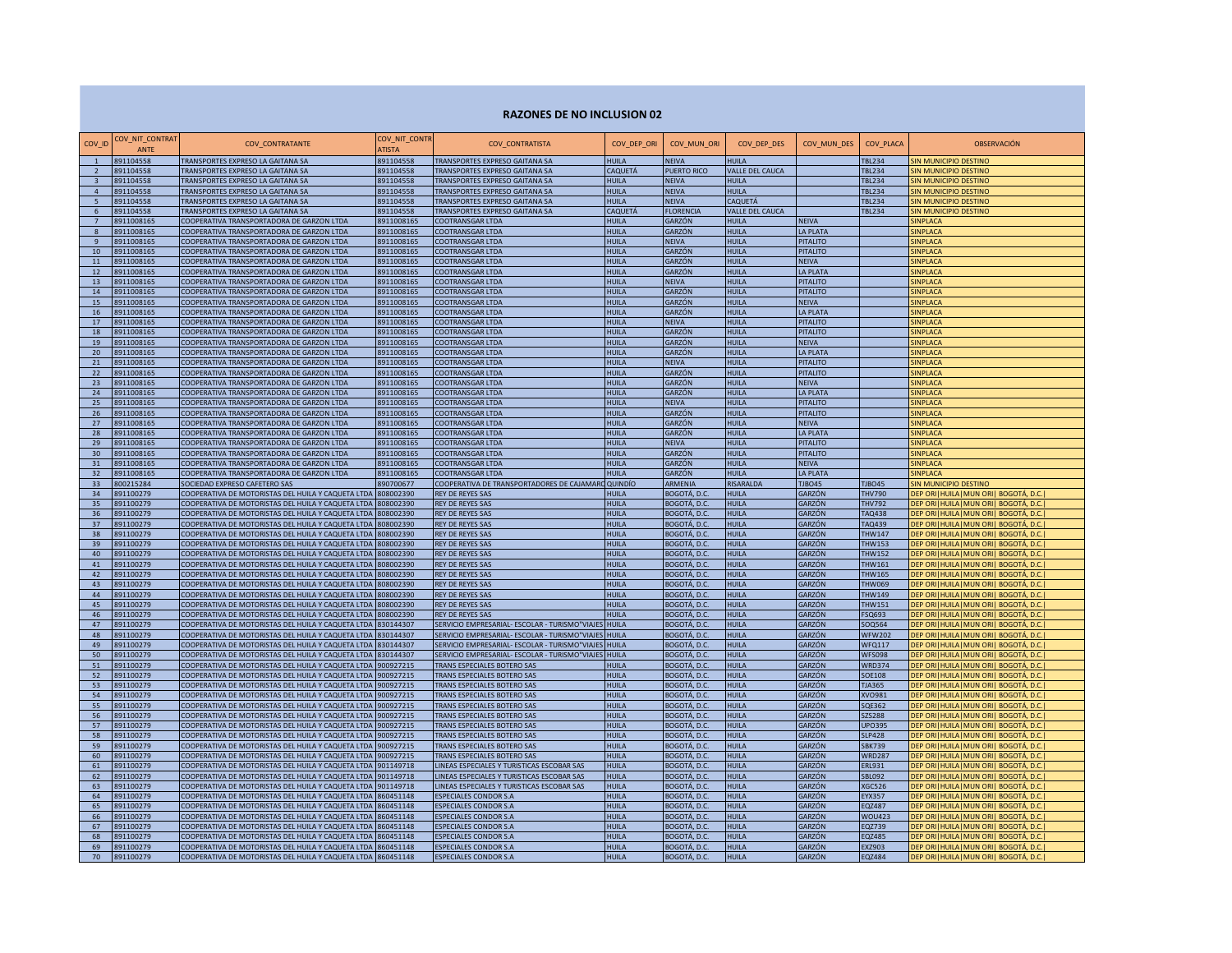| 71<br>72   |                      |                                                         | 860451148            | <b>ESPECIALES CONDOR S.A</b>                                  | <b>HUILA</b>                        | BOGOTÁ, D.C.                                | <b>HUILA</b>     | GARZÓN               | <b>WCS716</b>                  | DEP ORI HUILA   MUN ORI   BOGOTÁ, D.C                                                |
|------------|----------------------|---------------------------------------------------------|----------------------|---------------------------------------------------------------|-------------------------------------|---------------------------------------------|------------------|----------------------|--------------------------------|--------------------------------------------------------------------------------------|
|            | 891100279            | COOPERATIVA DE MOTORISTAS DEL HUILA Y CAQUETA LTDA      |                      |                                                               |                                     |                                             |                  |                      |                                |                                                                                      |
|            | 891100279            | COOPERATIVA DE MOTORISTAS DEL HUILA Y CAQUETA LTDA      | 860451148            | <b>ESPECIALES CONDOR S.A</b>                                  | <b>HUILA</b>                        | BOGOTÁ, D.C.                                | <b>HUILA</b>     | GARZÓN               | <b>WOS386</b>                  | DEP ORITHUILATMUN ORIT BOGOTÁ, D.C                                                   |
| 73         | 891100279            | COOPERATIVA DE MOTORISTAS DEL HUILA Y CAQUETA LTDA      | 860451148            | <b>ESPECIALES CONDOR S.A</b>                                  | HUII A                              | BOGOTÁ, D.C.                                | <b>HUILA</b>     | GARZÓN               | <b>WNN791</b>                  | DEP ORI HUILA MUN ORI  BOGOTÁ, D.C.                                                  |
| 74         | 891100279            | COOPERATIVA DE MOTORISTAS DEL HUILA Y CAQUETA LTDA      | 860451148            | <b>ESPECIALES CONDOR S.A</b>                                  | HUII A                              | <b>BOGOTÁ, D.C</b>                          | <b>HUILA</b>     | GARZÓN               | EQZ486                         | DEP ORI HUILA MUN ORI  BOGOTÁ, D.C.                                                  |
|            |                      |                                                         |                      |                                                               |                                     |                                             |                  |                      |                                |                                                                                      |
| 75         | 891100279            | COOPERATIVA DE MOTORISTAS DEL HUILA Y CAQUETA LTDA      | 900409163            | SOCIEDAD PROMOTORA INTERNACIONAL DE TURISM HUILA              |                                     | BOGOTÁ, D.C.                                | <b>HUILA</b>     | GARZÓN               | <b>TBK729</b>                  | DEP ORI HUILA   MUN ORI   BOGOTÁ, D.C.                                               |
| 76         | 891100279            | COOPERATIVA DE MOTORISTAS DEL HUILA Y CAQUETA LTDA      | 900409163            | SOCIEDAD PROMOTORA INTERNACIONAL DE TURISM HUILA              |                                     | BOGOTÁ, D.C.                                | <b>HUILA</b>     | GARZÓN               | <b>XGD082</b>                  | DEP ORI   HUILA   MUN ORI   BOGOTÁ, D.C.                                             |
| 77         | 891100279            | COOPERATIVA DE MOTORISTAS DEL HUILA Y CAQUETA LTDA      | 900409163            | SOCIEDAD PROMOTORA INTERNACIONAL DE TURISM HUILA              |                                     | BOGOTÁ, D.C.                                | <b>HUILA</b>     | GARZÓN               | <b>TRE653</b>                  | DEP ORI HUILA MUN ORI  BOGOTÁ, D.C.                                                  |
|            |                      |                                                         |                      |                                                               |                                     |                                             |                  |                      |                                |                                                                                      |
| 78         | 891100279            | COOPERATIVA DE MOTORISTAS DEL HUILA Y CAQUETA LTDA      | 900409163            | SOCIEDAD PROMOTORA INTERNACIONAL DE TURISM HUILA              |                                     | BOGOTÁ, D.C.                                | <b>HUILA</b>     | GARZÓN               | <b>SMK733</b>                  | DEP ORI HUILA MUN ORI  BOGOTÁ, D.C.                                                  |
| 79         | 391100279            | COOPERATIVA DE MOTORISTAS DEL HUILA Y CAQUETA LTDA      | 900409163            | SOCIEDAD PROMOTORA INTERNACIONAL DE TURISM                    | <b>HUILA</b>                        | BOGOTÁ, D.C.                                | <b>HUILA</b>     | GARZÓN               | <b>WLQ012</b>                  | DEP ORITHUILATMUN ORIT BOGOTÁ. D.C                                                   |
| 80         | 891100279            | COOPERATIVA DE MOTORISTAS DEL HUILA Y CAQUETA LTDA      | 900409163            | <b>SOCIEDAD PROMOTORA INTERNACIONAL DE TURISM HUILA</b>       |                                     | BOGOTÁ, D.C.                                | <b>HUILA</b>     | GARZÓN               | <b>KUK277</b>                  | JEP ORLÍHUJI ALMUN ORLÍ BOGOTÁ. D.C                                                  |
|            |                      |                                                         |                      |                                                               |                                     |                                             |                  |                      |                                |                                                                                      |
| 81         | 391100279            | COOPERATIVA DE MOTORISTAS DEL HUILA Y CAQUETA LTDA      | 900414306            | EXCURSIONES Y TURISMO ESPECIALIZADO                           | <b>HUILA</b>                        | <b>BOGOTÁ, D.C</b>                          | <b>HUILA</b>     | GARZÓN               | <b>MN828</b>                   | <b>EP ORI HUILA MUN ORI BOGOTÁ, D.C</b>                                              |
| 82         | 391100279            | COOPERATIVA DE MOTORISTAS DEL HUILA Y CAQUETA LTDA      | 900414306            | EXCURSIONES Y TURISMO ESPECIALIZADO                           | HUII A                              | BOGOTÁ, D.C                                 | <b>HUILA</b>     | GARZÓN               | <b>GC601</b>                   | )EP ORI HUILA MUN ORI  BOGOTÁ, D.C.                                                  |
|            |                      |                                                         |                      |                                                               |                                     |                                             |                  |                      |                                |                                                                                      |
| 83         | 391100279            | COOPERATIVA DE MOTORISTAS DEL HUILA Y CAQUETA LTDA      | 901384180            | EMPRESA DE TRANSPORTE GRAN FARALLONES SAS                     | HUILA                               | 3OGOTÁ, D.C                                 | <b>HUILA</b>     | <b>GARZÓN</b>        | <b>SPK426</b>                  | DEP ORI HUILA MUN ORI  BOGOTÁ, D.C                                                   |
| 84         | 91100279             | COOPERATIVA DE MOTORISTAS DEL HUILA Y CAQUETA LTDA      | 390303081            | COOPERATIVA ESPECILIZADA DE TRANSPORTE COOM HUILA             |                                     | BOGOTÁ, D.C                                 | <b>HUILA</b>     | GARZÓN               | <b>CT652</b>                   | DEP ORI   HUILA   MUN ORI   BOGOTÁ, D.C                                              |
| 85         | 891100279            | COOPERATIVA DE MOTORISTAS DEL HUILA Y CAQUETA LTDA      | 900409163            | PRECOLOMBINA DE TURISMO ESPECIALIZADA SAS                     | <b>HUILA</b>                        | BOGOTÁ, D.C                                 | <b>HUILA</b>     | GARZÓN               | <b>SBK789</b>                  | DEP ORI   HUILA   MUN ORI   BOGOTÁ, D.C.                                             |
|            |                      |                                                         |                      |                                                               |                                     |                                             |                  |                      |                                |                                                                                      |
| 86         | 391100279            | COOPERATIVA DE MOTORISTAS DEL HUILA Y CAQUETA LTDA      | 900358313            | TRANSPORTE ESPECIALES GOLDEN SAS                              | <b>HUILA</b>                        | BOGOTÁ, D.C.                                | <b>HUILA</b>     | GARZÓN               | <b>TGY848</b>                  | DEP ORI HUILA MUN ORI BOGOTÁ, D.C.                                                   |
| 87         | 391100279            | COOPERATIVA DE MOTORISTAS DEL HUILA Y CAQUETA LTDA      | 00358313             | TRANSPORTE ESPECIALES GOLDEN SAS                              | <b>HUILA</b>                        | <b>BOGOTÁ, D.C.</b>                         | <b>HUILA</b>     | GARZÓN               | <b>THP927</b>                  | DEP ORI   HUILA   MUN ORI   BOGOTÁ, D.C                                              |
| 88         | 91100279             | COOPERATIVA DE MOTORISTAS DEL HUILA Y CAQUETA LTDA      | 00358313             | TRANSPORTE ESPECIALES GOLDEN SAS                              | HUILA                               | <b>BOGOTÁ, D.C</b>                          | <b>HUILA</b>     | <b>GARZÓN</b>        | <b>FHQ383</b>                  | DEP ORI HUILA   MUN ORI   BOGOTÁ, D.C                                                |
|            |                      |                                                         |                      |                                                               |                                     |                                             |                  |                      |                                |                                                                                      |
| 89         | 891100279            | COOPERATIVA DE MOTORISTAS DEL HUILA Y CAQUETA LTDA      | 900358313            | TRANSPORTE ESPECIALES GOLDEN SAS                              | <b>HUILA</b>                        | <b>BOGOTÁ, D.C.</b>                         | <b>HUILA</b>     | GARZÓN               | <b>THP623</b>                  | DEP ORI HUILA   MUN ORI   BOGOTÁ, D.C                                                |
| 90         | 891100279            | COOPERATIVA DE MOTORISTAS DEL HUILA Y CAQUETA LTDA      | 01228304             | TRANSPORTES ESPECIALES FENIX PLUS SAS                         | <b>HUILA</b>                        | BOGOTÁ, D.C.                                | <b>HUILA</b>     | GARZÓN               | <b>SWL127</b>                  | DEP ORI HUILA MUN ORI  BOGOTÁ, D.C.                                                  |
| 91         |                      |                                                         | 901228304            |                                                               | HUII A                              |                                             |                  |                      | <b>SMN747</b>                  |                                                                                      |
|            | 891100279            | COOPERATIVA DE MOTORISTAS DEL HUILA Y CAQUETA LTDA      |                      | TRANSPORTES ESPECIALES FENIX PLUS SAS                         |                                     | <b>BOGOTÁ, D.C</b>                          | <b>HUILA</b>     | GARZÓN               |                                | DEP ORI   HUILA   MUN ORI   BOGOTÁ, D.C.                                             |
| 92         | 891100279            | COOPERATIVA DE MOTORISTAS DEL HUILA Y CAQUETA LTDA      | 901228304            | TRANSPORTES ESPECIALES FENIX PLUS SAS                         | <b>HUILA</b>                        | BOGOTÁ, D.C.                                | <b>HUILA</b>     | GARZÓN               | <b>WOT344</b>                  | DEP ORI   HUILA   MUN ORI   BOGOTÁ, D.C.                                             |
| 93         | 891100279            | COOPERATIVA DE MOTORISTAS DEL HUILA Y CAQUETA LTDA      | 901228304            | TRANSPORTES ESPECIALES FENIX PLUS SAS                         | HUII A                              | BOGOTÁ, D.C.                                | <b>HUILA</b>     | GARZÓN               | SOQ241                         | DEP ORI   HUILA   MUN ORI   BOGOTÁ, D.C.                                             |
|            |                      |                                                         |                      |                                                               | HUII A                              |                                             | <b>HUILA</b>     |                      |                                |                                                                                      |
| 94         | 891100279            | COOPERATIVA DE MOTORISTAS DEL HUILA Y CAQUETA LTDA      | 830133259            | <b>RAMOS TOURS SAS</b>                                        |                                     | BOGOTÁ, D.C.                                |                  | GARZÓN               | GOZ955                         | DEP ORI HUILA MUN ORI  BOGOTÁ, D.C.                                                  |
| 95         | 391100279            | COOPERATIVA DE MOTORISTAS DEL HUILA Y CAQUETA LTDA      | 330133259            | RAMOS TOURS SAS                                               | <b>HUILA</b>                        | BOGOTÁ, D.C.                                | <b>HUILA</b>     | GARZÓN               | GQZ964                         | DEP ORI HUILA MUN ORI  BOGOTÁ, D.C.                                                  |
| 96         | 391100279            | COOPERATIVA DE MOTORISTAS DEL HUILA Y CAQUETA LTDA      | 30133259             | RAMOS TOURS SAS                                               | HUII A                              | 3OGOTÁ, D.C.                                | HUII A           | GARZÓN               | GQZ925                         | <b>DEP ORI HUILA   MUN ORI   BOGOTÁ, D.C.</b>                                        |
|            |                      |                                                         |                      |                                                               |                                     |                                             |                  |                      |                                |                                                                                      |
| 97         | 891100279            | COOPERATIVA DE MOTORISTAS DEL HUILA Y CAQUETA LTDA      | 330133259            | RAMOS TOURS SAS                                               | HHHA                                | <b>BOGOTÁ, D.C.</b>                         | <b>HUILA</b>     | <b>GARZÓN</b>        | <b>WPT866</b>                  | DEP ORI HUILA   MUN ORI   BOGOTÁ, D.C.                                               |
| 98         | 360002566            | FLOTA LA MACARENA S.A.                                  | 00478881             | ESPECIALES DE COLOMBIA SAS                                    | OGOTÁ, D. C.                        | <b>BOGOTÁ, D.C</b>                          | CASANARE         | A UNIÓN              | <b>FOZ755</b>                  | EP DES  CASANARE   MUN DES  LA UNIÓN                                                 |
| 99         | 360002566            | FLOTA LA MACARENA S.A                                   | 900478881            | <b>ESPECIALES DE COLOMBIA SAS</b>                             | <b>MFTA</b>                         | <b>JILLAVICENCIO</b>                        |                  | GUAYABAI             | <b>FOZ755</b>                  |                                                                                      |
|            |                      |                                                         |                      |                                                               |                                     |                                             | <b>META</b>      |                      |                                | DEP DES   CUNDINAMARCA   MUN DES   GUAYABAL                                          |
| 100        | 60002566             | FLOTA LA MACARENA S.A.                                  | 330087815            | EMPRESA DE TRANSPORTE ESCOLAR Y EMPRESARIAL                   | IOGOTÁ. D. C.                       | BOGOTÁ. D.C.                                | CASANARE         | LA UNIÓN             | <b>THR452</b>                  | DEP DESI CASANARE IMUN DESI LA UNIÓN                                                 |
| 101        | 360002566            | FLOTA LA MACARENA S.A.                                  | 330087815            | EMPRESA DE TRANSPORTE ESCOLAR Y EMPRESARIAL                   | META                                | <b>/ILLAVICENCIO</b>                        | <b>META</b>      | <b>GUAYABAL</b>      | <b>THR452</b>                  | DEP DES   CUNDINAMARCA   MUN DES   GUAYABAL                                          |
|            |                      |                                                         |                      |                                                               |                                     |                                             |                  |                      |                                |                                                                                      |
| 102        | 860002566            | FLOTA LA MACARENA S.A                                   | 330087815            | EMPRESA DE TRANSPORTE ESCOLAR Y EMPRESARIAL                   | IOGOTÁ, D. C.                       | BOGOTÁ, D.C                                 | CASANARE         | LA UNIÓN             | <b>GKP067</b>                  | DEP DES  CASANARE   MUN DES  LA UNIÓN                                                |
| 103        | 860002566            | <b>FLOTA LA MACARENA S.A</b>                            | 330087815            | EMPRESA DE TRANSPORTE ESCOLAR Y EMPRESARIAL                   | <b>META</b>                         | VILLAVICENCIO                               | <b>META</b>      | <b>GUAYABAL</b>      | <b>GKP067</b>                  | DEP DES   CUNDINAMARCA   MUN DES   GUAYABAL                                          |
| 104        | 860002566            | FLOTA LA MACARENA S.A.                                  | 360451148            | <b>ESPECIALES CONDOR S.A.</b>                                 | IOGOTÁ. D. C.                       | BOGOTÁ, D.C.                                | CASANARE         | <b>I A UNIÓN</b>     | <b>WNO502</b>                  | DEP DES  CASANARE  MUN DES  LA UNIÓN                                                 |
|            |                      |                                                         |                      |                                                               |                                     |                                             |                  |                      |                                |                                                                                      |
| 105        | 360002566            | <b>FLOTA LA MACARENA S.A</b>                            | 60451148             | <b>ESPECIALES CONDOR S.A</b>                                  | <b>MFTA</b>                         | <b>ILLAVICENCIO</b>                         | <b>META</b>      | <b>GUAYABAL</b>      | <b>WNO502</b>                  | DEP DESI CUNDINAMARCA IMUN DESI GUAYABAL                                             |
| 106        | 860002566            | FLOTA LA MACARENA S.A                                   | 360451148            | <b>ESPECIALES CONDOR S.A</b>                                  | BOGOTÁ, D. C.                       | <b>BOGOTÁ, D.C.</b>                         | CASANARE         | LA UNIÓN             | <b>WNM468</b>                  | <b>JEP DESI CASANARE IMIIN DESI LA LINIÓN</b>                                        |
|            |                      |                                                         |                      |                                                               |                                     |                                             |                  |                      |                                |                                                                                      |
| 107        | 860002566            | FLOTA LA MACARENA S.A                                   | 360451148            | <b>ESPECIALES CONDOR S.A</b>                                  | <b>MFTA</b>                         | <b>ILLAVICENCIO</b>                         | <b>MFTA</b>      | <b>GUAYABAL</b>      | <b>WNM468</b>                  | <b>JEP DESI CUNDINAMARCA IMUN DESI GUAYABALI</b>                                     |
| 108        | 860002566            | FLOTA LA MACARENA S.A.                                  | 360451148            | <b>ESPECIALES CONDOR S.A.</b>                                 | BOGOTÁ. D. C.                       | BOGOTÁ, D.C.                                | CASANARE         | LA UNIÓN             | <b>EXX769</b>                  | DEP DES  CASANARE   MUN DES  LA UNIÓN                                                |
| 109        | 860002566            | FLOTA LA MACARENA S.A                                   | 360451148            | <b>ESPECIALES CONDOR S.A</b>                                  | <b>META</b>                         | <b>VILLAVICENCIO</b>                        | <b>META</b>      | <b>GUAYABAL</b>      | <b>EXX769</b>                  | DEP DES   CUNDINAMARCA   MUN DES   GUAYABAL                                          |
|            |                      |                                                         |                      |                                                               |                                     |                                             |                  |                      |                                |                                                                                      |
| 110        | 860002566            | <b>FLOTA LA MACARENA S.A</b>                            | 360451148            | <b>ESPECIALES CONDOR S.A</b>                                  | BOGOTÁ, D. C.                       | BOGOTÁ, D.C.                                | CASANARE         | LA UNIÓN             | <b>WLS400</b>                  | DEP DES  CASANARE  MUN DES  LA UNIÓN                                                 |
| 111        | 860002566            | FLOTA LA MACARENA S.A.                                  | 360451148            | ESPECIALES CONDOR S.A.                                        | <b>MFTA</b>                         | VILLAVICENCIO                               | <b>MFTA</b>      | <b>GUAYABAI</b>      | <b>WLS400</b>                  | DEP DES   CUNDINAMARCA   MUN DES   GUAYABAL                                          |
|            |                      |                                                         |                      |                                                               |                                     |                                             |                  |                      |                                |                                                                                      |
| 112        | 860002566            | FLOTA LA MACARENA S.A.                                  | 60451148             | ESPECIALES CONDOR S.A.                                        | BOGOTÁ, D. C.                       | BOGOTÁ, D.C.                                | CASANARE         | LA UNIÓN             | <b>WOV155</b>                  | <b>JEP DES  CASANARE   MUN DES  LA UNIÓN </b>                                        |
| 113        | 60002566             | FLOTA LA MACARENA S.A                                   | 60451148             | <b>SPECIALES CONDOR S.A.</b>                                  | <b>MFTA</b>                         | <b>ILLAVICENCIO</b>                         | <b>META</b>      | GUAYARAI             | <b>WOV155</b>                  | EP DES   CUNDINAMARCA   MUN DES   GUAYABAL                                           |
| 114        | 860002566            | FLOTA LA MACARENA S.A.                                  | 60451148             | ESPECIALES CONDOR S.A.                                        | 3OGOTÁ, D. C.                       | BOGOTÁ, D.C.                                | CASANARE         | LA UNIÓN             | <b>WNM469</b>                  | EP DES  CASANARE   MUN DES  LA UNIÓN                                                 |
|            |                      |                                                         |                      |                                                               |                                     |                                             |                  |                      |                                |                                                                                      |
| 115        | 60002566             | FLOTA LA MACARENA S.A.                                  | 60451148             | ESPECIALES CONDOR S.A.                                        | <b>MFTA</b>                         | <b>/ILLAVICENCIO</b>                        | META             | GUAYABAI             | <b>WNM469</b>                  | EP DES   CUNDINAMARCA   MUN DES   GUAYABAL                                           |
| 116        | 60002566             |                                                         |                      | ESPECIALES CONDOR S.A.                                        |                                     |                                             |                  |                      |                                |                                                                                      |
|            |                      |                                                         |                      |                                                               |                                     |                                             |                  | I A UNIÓN            |                                |                                                                                      |
|            |                      | FLOTA LA MACARENA S.A.                                  | 60451148             |                                                               | OGOTÁ, D. C.                        | BOGOTÁ, D.C.                                | CASANARE         |                      | <b>WNM467</b>                  | EP DES  CASANARE   MUN DES  LA UNIÓN                                                 |
| 117        | 60002566             | FLOTA LA MACARENA S.A.                                  | 60451148             | <b>ESPECIALES CONDOR S.A</b>                                  | <b>META</b>                         | <b>ILLAVICENCIO</b>                         | <b>META</b>      | <b>GUAYABAL</b>      | <b>WNM467</b>                  | DEP DES   CUNDINAMARCA   MUN DES   GUAYABAL                                          |
| 118        | 860002566            | FLOTA LA MACARENA S.A.                                  | 360451148            | <b>ESPECIALES CONDOR S.A.</b>                                 | BOGOTÁ, D. C.                       | BOGOTÁ, D.C.                                | CASANARE         | LA UNIÓN             | <b>WOV151</b>                  | DEP DES  CASANARE  MUN DES  LA UNIÓN                                                 |
| 119        |                      |                                                         |                      |                                                               |                                     |                                             |                  |                      |                                |                                                                                      |
|            | 360002566            | FLOTA LA MACARENA S.A                                   | 60451148             | <b>ESPECIALES CONDOR S.A</b>                                  | META                                | <b>/ILLAVICENCIO</b>                        | META             | <b>GUAYABAL</b>      | WOV151                         | DEP DES   CUNDINAMARCA   MUN DES   GUAYABAL                                          |
| 120        | 860002566            | FLOTA LA MACARENA S.A                                   | 60451148             | <b>ESPECIALES CONDOR S.A.</b>                                 | 3OGOTÁ, D. C.                       | BOGOTÁ, D.C.                                | CASANARE         | LA UNIÓN             | EXX863                         | DEP DES   CASANARE   MUN DES   LA UNIÓN                                              |
| 121        | 860002566            | FLOTA LA MACARENA S.A.                                  | 360451148            | <b>ESPECIALES CONDOR S.A.</b>                                 | <b>MFTA</b>                         | <b>VILLAVICENCIO</b>                        | <b>META</b>      | <b>GUAYABAL</b>      | <b>EXX863</b>                  | DEP DESI CUNDINAMARCA IMUN DESI GUAYABALI                                            |
| 122        | 860002566            | FLOTA LA MACARENA S.A.                                  | 60451148             | <b>ESPECIALES CONDOR S.A.</b>                                 | 3OGOTÁ, D. C.                       | BOGOTÁ, D.C.                                | CASANARE         | LA UNIÓN             | <b>WLS401</b>                  | DEP DES  CASANARE  MUN DES  LA UNIÓN                                                 |
|            |                      |                                                         |                      |                                                               |                                     |                                             |                  |                      |                                |                                                                                      |
| 123        | 860002566            | FLOTA LA MACARENA S.A                                   | 60451148             | <b>ESPECIALES CONDOR S.A</b>                                  | <b>MFTA</b>                         | VILLAVICENCIO                               | META             | <b>GUAYABAL</b>      | <b>WLS401</b>                  | DEP DES   CUNDINAMARCA   MUN DES   GUAYABAL                                          |
| 124        | 860002566            | FLOTA LA MACARENA S.A.                                  | 60451148             | <b>ESPECIALES CONDOR S.A.</b>                                 | BOGOTÁ, D. C.                       | BOGOTÁ, D.C.                                | CASANARE         | <b>JA UNIÓN</b>      | <b>WOV156</b>                  | DEP DES  CASANARE   MUN DES  LA UNIÓN                                                |
| 125        | 860002566            | FLOTA LA MACARENA S.A.                                  | 60451148             | <b>ESPECIALES CONDOR S.A.</b>                                 | <b>META</b>                         | <b>VILLAVICENCIO</b>                        | <b>META</b>      | <b>GUAYABAL</b>      | <b>WOV156</b>                  | DEP DES   CUNDINAMARCA   MUN DES   GUAYABAL                                          |
|            |                      |                                                         |                      |                                                               |                                     |                                             |                  |                      |                                |                                                                                      |
| 126        | 860002566            | FLOTA LA MACARENA S.A.                                  | 360451148            | <b>ESPECIALES CONDOR S.A.</b>                                 | BOGOTÁ, D. C.                       | BOGOTÁ, D.C.                                | CASANARE         | LA UNIÓN             | <b>WNM633</b>                  | DEP DES  CASANARE   MUN DES  LA UNIÓN                                                |
| 127        | 860002566            | <b>FLOTA LA MACARENA S.A</b>                            | 360451148            | <b>ESPECIALES CONDOR S.A</b>                                  | <b>META</b>                         | VILLAVICENCIO                               | <b>META</b>      | <b>GUAYABAI</b>      | <b>WNM633</b>                  | DEP DES   CUNDINAMARCA   MUN DES   GUAYABAL                                          |
|            | 860002566            | FLOTA LA MACARENA S.A.                                  | 60451148             | <b>ESPECIALES CONDOR S.A.</b>                                 | BOGOTÁ. D. C.                       | BOGOTÁ, D.C.                                | CASANARE         | LA UNIÓN             | <b>WNN784</b>                  |                                                                                      |
| 128        |                      |                                                         |                      |                                                               |                                     |                                             |                  |                      |                                | DEP DES  CASANARE   MUN DES  LA UNIÓN                                                |
| 129        | 360002566            | <b>FLOTA LA MACARENA S.A.</b>                           | 60451148             | ESPECIALES CONDOR S.A.                                        | <b>META</b>                         | <b>ILLAVICENCIO</b>                         | <b>META</b>      | GUAYABAL             | <b>WNN784</b>                  | DEP DES   CUNDINAMARCA   MUN DES   GUAYABAL                                          |
| 130        | 60002566             | FLOTA LA MACARENA S.A.                                  | 60451148             | ESPECIALES CONDOR S.A.                                        | OGOTÁ, D. C.                        | <b>BOGOTÁ, D.C.</b>                         | CASANARE         | A UNIÓN              | <b>WOU254</b>                  | DEP DESI CASANARE IMUN DESI LA UNIÓNI                                                |
|            |                      |                                                         |                      |                                                               |                                     |                                             |                  |                      |                                |                                                                                      |
| 131        | 60002566             | FLOTA LA MACARENA S.A.                                  | 60451148             | ESPECIALES CONDOR S.A.                                        | <b>META</b>                         | <b>ILLAVICENCIO</b>                         | <b>META</b>      | <b>GUAYABAL</b>      | <b>WOU254</b>                  | EP DES   CUNDINAMARCA   MUN DES   GUAYABAL                                           |
| 132        | 60002566             | <b>FLOTA LA MACARENA S.A</b>                            | 60451148             | <b>ESPECIALES CONDOR S.A</b>                                  | IOGOTÁ. D. C.                       | BOGOTÁ. D.C.                                | CASANARE         | LA UNIÓN             | <b>WNO524</b>                  | DEP DES  CASANARE  MUN DES  LA UNIÓN                                                 |
| 133        | 60002566             | FLOTA LA MACARENA S.A                                   | 60451148             | <b>SPECIALES CONDOR S.A</b>                                   | <b>MFTA</b>                         | <b>ILLAVICENCIC</b>                         | <b>MFTA</b>      | GUAYABA              | <b>WNO524</b>                  | DEP DES   CUNDINAMARCA   MUN DES   GUAYABAL                                          |
|            |                      |                                                         |                      |                                                               |                                     |                                             |                  |                      |                                |                                                                                      |
| 134        | 60002566             | FLOTA LA MACARENA S.A                                   | 60451148             | <b>ESPECIALES CONDOR S.A</b>                                  | BOGOTÁ, D. C.                       | BOGOTÁ, D.C.                                | CASANARE         | LA UNIÓN             | <b>EQZ488</b>                  | DEP DES  CASANARE  MUN DES  LA UNIÓN                                                 |
| 135        | 860002566            | <b>FLOTA LA MACARENA S.A</b>                            | 360451148            | <b>ESPECIALES CONDOR S.A.</b>                                 | <b>META</b>                         | <b>/ILLAVICENCIO</b>                        | <b>META</b>      | <b>GUAYABAI</b>      | <b>EQZ488</b>                  | DEP DESI CUNDINAMARCA IMUN DESI GUAYABALI                                            |
| 136        | 860002566            | FLOTA LA MACARENA S.A.                                  | 60451148             | <b>ESPECIALES CONDOR S.A</b>                                  | BOGOTÁ, D. C.                       | BOGOTÁ, D.C.                                | CASANARE         | LA UNIÓN             | <b>FXX852</b>                  | DEP DESI CASANARE IMUN DESI LA UNIÓN                                                 |
|            |                      |                                                         |                      |                                                               |                                     |                                             |                  |                      |                                |                                                                                      |
| 137        | 360002566            | FLOTA LA MACARENA S.A                                   | 60451148             | <b>ESPECIALES CONDOR S.A</b>                                  | <b>MFTA</b>                         | <b>ILLAVICENCIO</b>                         | META             | <b>GUAYABAL</b>      | <b>EXX852</b>                  | DEP DES   CUNDINAMARCA   MUN DES   GUAYABAL                                          |
| 138        | 860002566            | <b>FLOTA LA MACARENA S.A.</b>                           | 860451148            | <b>ESPECIALES CONDOR S.A.</b>                                 | BOGOTÁ, D. C.                       | BOGOTÁ, D.C.                                | CASANARE         | LA UNIÓN             | <b>WGX965</b>                  | DEP DESI CASANARE IMUN DESI LA UNIÓNI                                                |
| 139        |                      |                                                         |                      |                                                               |                                     |                                             |                  |                      |                                |                                                                                      |
|            | 860002566            | FLOTA LA MACARENA S.A                                   | 360451148            | <b>ESPECIALES CONDOR S.A</b>                                  | <b>META</b>                         | <b>/ILLAVICENCIO</b>                        | <b>META</b>      | <b>GUAYABAL</b>      | <b>WGX965</b>                  | DEP DES   CUNDINAMARCA   MUN DES   GUAYABAL                                          |
| 140        | 860002566            | FLOTA LA MACARENA S.A                                   | 360451148            | <b>ESPECIALES CONDOR S.A</b>                                  | BOGOTÁ, D. C.                       | BOGOTÁ, D.C.                                | CASANARE         | LA UNIÓN             | <b>WEP864</b>                  | DEP DES  CASANARE  MUN DES  LA UNIÓN                                                 |
| 141        | 860002566            | <b>FLOTA LA MACARENA S.A</b>                            | 360451148            | <b>ESPECIALES CONDOR S.A</b>                                  | <b>META</b>                         | <b>VILLAVICENCIO</b>                        | <b>META</b>      | <b>GUAYABAL</b>      | <b>WEP864</b>                  | DEP DES   CUNDINAMARCA   MUN DES   GUAYABAL                                          |
|            |                      |                                                         |                      |                                                               |                                     |                                             |                  |                      |                                |                                                                                      |
| 142        | 860002566            | FLOTA LA MACARENA S.A.                                  | 360451148            | <b>ESPECIALES CONDOR S.A.</b>                                 | BOGOTÁ, D. C.                       | BOGOTÁ, D.C.                                | CASANARE         | LA UNIÓN             | <b>WCT224</b>                  | DEP DES  CASANARE  MUN DES  LA UNIÓN                                                 |
| 143        | 860002566            | <b>FLOTA LA MACARENA S.A</b>                            | 360451148            | <b>ESPECIALES CONDOR S.A</b>                                  | <b>META</b>                         | VILLAVICENCIO                               | <b>META</b>      | <b>GUAYABAI</b>      | <b>WCT224</b>                  | DEP DES   CUNDINAMARCA   MUN DES   GUAYABAL                                          |
| 144        | 860002566            | <b>FLOTA LA MACARENA S.A</b>                            | 360451148            | <b>ESPECIALES CONDOR S.A</b>                                  |                                     |                                             | CASANARE         |                      | <b>TAL194</b>                  |                                                                                      |
|            |                      |                                                         |                      |                                                               | BOGOTÁ, D. C.                       | BOGOTÁ, D.C.                                |                  | LA UNIÓN             |                                | DEP DES  CASANARE  MUN DES  LA UNIÓN                                                 |
| 145        | 60002566             | <b>FLOTA LA MACARENA S.A</b>                            | 60451148             | <b>ESPECIALES CONDOR S.A</b>                                  | <b>MFTA</b>                         | VILLAVICENCIO                               | <b>META</b>      | <b>GUAYABAI</b>      | <b>TAI 194</b>                 | DEP DES   CUNDINAMARCA   MUN DES   GUAYABAL                                          |
| 146<br>147 | 60002566<br>60002566 | <b>FLOTA LA MACARENA S.A.</b><br>FLOTA LA MACARENA S.A. | 60451148<br>60451148 | <b>ESPECIALES CONDOR S.A.</b><br><b>ESPECIALES CONDOR S.A</b> | <b>BOGOTÁ, D. C.</b><br><b>MFTA</b> | <b>BOGOTÁ, D.C.</b><br><b>VILLAVICENCIO</b> | CASANARE<br>META | LA UNIÓN<br>GUAYABAI | <b>WEQ759</b><br><b>WEQ759</b> | DEP DES  CASANARE  MUN DES  LA UNIÓN <br>DEP DES   CUNDINAMARCA   MUN DES   GUAYABAL |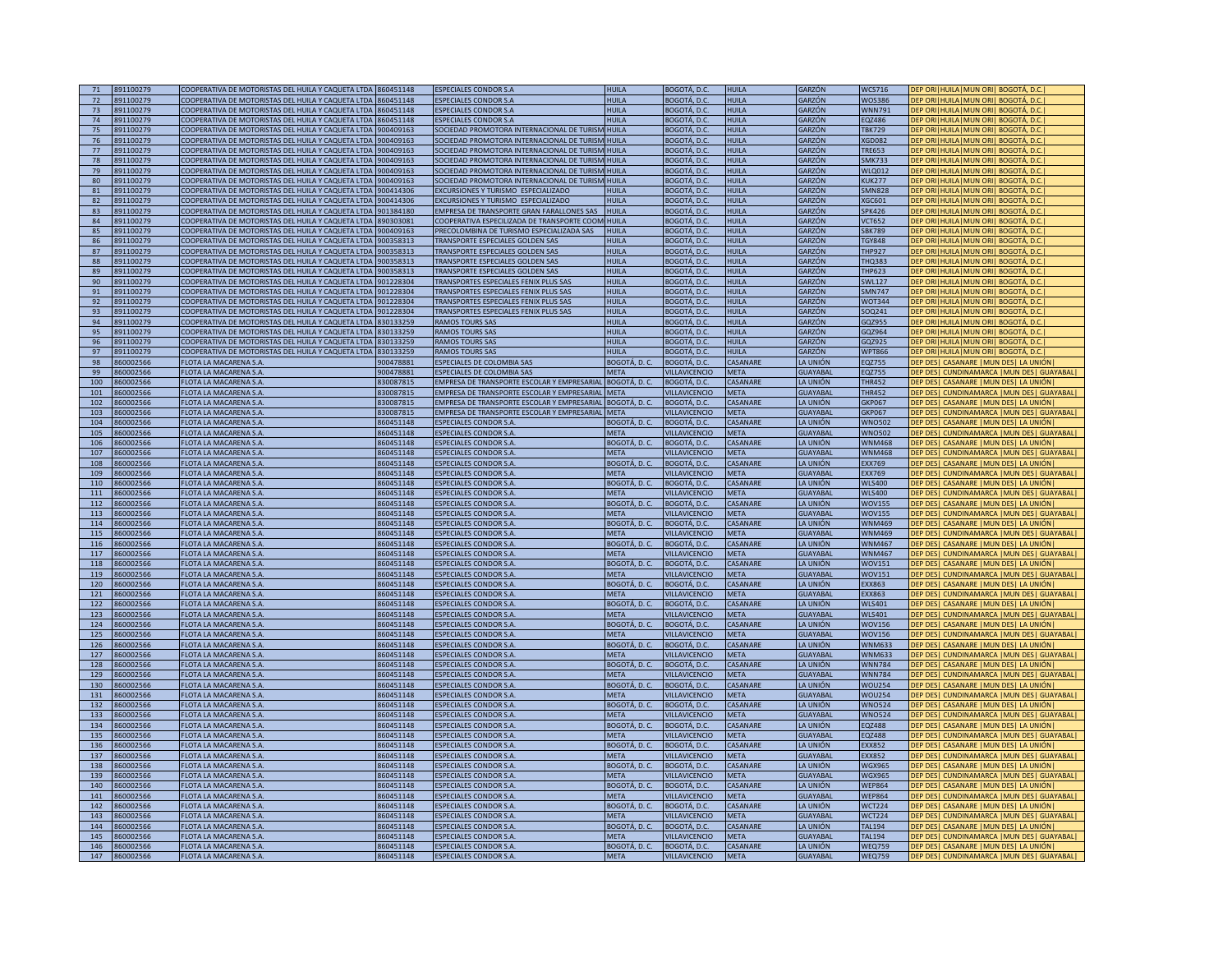| 148        | 860002566            | FLOTA LA MACARENA S.A                                  | 860451148              | <b>ESPECIALES CONDOR S.A</b>                                                    | BOGOTÁ, D. C.                | BOGOTÁ, D.C                          | CASANARE                | LA UNIÓN                    | <b>WGX934</b>                  | DEP DES  CASANARE   MUN DES  LA UNIÓN                                                |
|------------|----------------------|--------------------------------------------------------|------------------------|---------------------------------------------------------------------------------|------------------------------|--------------------------------------|-------------------------|-----------------------------|--------------------------------|--------------------------------------------------------------------------------------|
| 149        | 860002566            | FLOTA LA MACARENA S.A                                  | 860451148              | <b>ESPECIALES CONDOR S.A</b>                                                    | <b>MFTA</b>                  | VILLAVICENCIO                        | <b>MFTA</b>             | <b>GUAYABAL</b>             | <b>WGX934</b>                  | DEP DESI CUNDINAMARCA IMUN DESI GUAYABALI                                            |
| 150        | 860002566            | FLOTA LA MACARENA S.A                                  | 860451148              | <b>ESPECIALES CONDOR S.A</b>                                                    | BOGOTÁ, D. C.                | BOGOTÁ, D.C.                         | CASANARE                | LA UNIÓN                    | <b>WCT222</b>                  | DEP DES   CASANARE   MUN DES   LA UNIÓN                                              |
|            |                      |                                                        |                        |                                                                                 |                              |                                      |                         |                             |                                |                                                                                      |
| 151        | 860002566            | FLOTA LA MACARENA S.A                                  | 860451148              | <b>ESPECIALES CONDOR S.A</b>                                                    | <b>META</b>                  | <b>VILLAVICENCIO</b>                 | <b>META</b>             | <b>GUAYABAL</b>             | <b>WCT222</b>                  | DEP DES   CUNDINAMARCA   MUN DES   GUAYABAL                                          |
| 152        | 860002566            | FLOTA LA MACARENA S.A                                  | 860451148              | ESPECIALES CONDOR S.A.                                                          | BOGOTÁ, D. C.                | BOGOTÁ, D.C.                         | CASANARE                | LA UNIÓN                    | <b>WCR486</b>                  | DEP DES  CASANARE   MUN DES  LA UNIÓN                                                |
| 153        | 860002566            | FLOTA LA MACARENA S.A.                                 | 860451148              | <b>ESPECIALES CONDOR S.A</b>                                                    | <b>META</b>                  | VILLAVICENCIO                        | META                    | <b>GUAYABAL</b>             | <b>WCR486</b>                  | DEP DES   CUNDINAMARCA   MUN DES   GUAYABAL                                          |
| 154        | 360002566            | FLOTA LA MACARENA S.A.                                 | 860451148              | SPECIALES CONDOR S.A.                                                           | BOGOTÁ, D. C.                | BOGOTÁ, D.C.                         | CASANARE                | LA UNIÓN                    | <b>WCR490</b>                  | DEP DESI CASANARE IMUN DESI LA UNIÓNI                                                |
| 155        | 860002566            | FLOTA LA MACARENA S.A.                                 | 860451148              | SPECIALES CONDOR S.A.                                                           | <b>META</b>                  | VILLAVICENCIO                        | META                    | <b>GUAYABAL</b>             | <b>NCR490</b>                  | DEP DES   CUNDINAMARCA   MUN DES   GUAYABAL                                          |
| 156        | 360002566            | FLOTA LA MACARENA S.A.                                 | 860451148              | <b>SPECIALES CONDOR S.A.</b>                                                    | BOGOTÁ, D. C.                | <b>BOGOTÁ, D.C.</b>                  | CASANARE                | LA UNIÓN                    | <b>NGZ117</b>                  | DEP DES   CASANARE   MUN DES   LA UNIÓN                                              |
| 157        |                      |                                                        |                        |                                                                                 |                              |                                      |                         |                             |                                |                                                                                      |
|            | 360002566            | FLOTA LA MACARENA S.A.                                 | 860451148              | SPECIALES CONDOR S.A.                                                           | <b>META</b>                  | <b>ILLAVICENCIO</b>                  | <b>META</b>             | <b>GUAYABAL</b>             | VGZ117                         | DEP DES   CUNDINAMARCA   MUN DES   GUAYABAL                                          |
| 158        | 60002566             | LOTA LA MACARENA S.A                                   | 860451148              | SPECIALES CONDOR S.A                                                            | 3OGOTÁ, D. C.                | 30GOTÁ, D.C.                         | <b>ASANARE</b>          | LA UNIÓN                    | <b>VCR488</b>                  | DEP DES   CASANARE   MUN DES   LA UNIÓN                                              |
| 159        | 60002566             | FLOTA LA MACARENA S.A                                  | 860451148              | <b>SPECIALES CONDOR S.A</b>                                                     | <b>META</b>                  | VILLAVICENCIO                        | META                    | <b>GUAYABAL</b>             | <b>WCR488</b>                  | DEP DES   CUNDINAMARCA   MUN DES   GUAYABAL                                          |
| 160        | 860002566            | FLOTA LA MACARENA S.A.                                 | 860451148              | ESPECIALES CONDOR S.A.                                                          | BOGOTÁ, D. C.                | BOGOTÁ, D.C.                         | CASANARE                | LA UNIÓN                    | <b>WCS718</b>                  | DEP DES   CASANARE   MUN DES   LA UNIÓN                                              |
| 161        | 860002566            | FLOTA LA MACARENA S.A                                  | 860451148              | <b>ESPECIALES CONDOR S.A.</b>                                                   | META                         | VILLAVICENCIO                        | META                    | <b>GUAYABAL</b>             | <b>WCS718</b>                  | DEP DES   CUNDINAMARCA   MUN DES   GUAYABAL                                          |
| 162        | 360002566            | FLOTA LA MACARENA S.A                                  | 860451148              | ESPECIALES CONDOR S.A                                                           | BOGOTÁ, D. C.                | BOGOTÁ, D.C.                         | CASANARE                | LA UNIÓN                    | <b>WNM634</b>                  | DEP DES   CASANARE   MUN DES   LA UNIÓN                                              |
| 163        |                      | FLOTA LA MACARENA S.A                                  | 860451148              | <b>ESPECIALES CONDOR S.A</b>                                                    | <b>META</b>                  | VILLAVICENCIO                        | <b>META</b>             | <b>GUAYABAL</b>             | <b>WNM634</b>                  | DEP DES   CUNDINAMARCA   MUN DES   GUAYABAL                                          |
|            | 360002566            |                                                        |                        |                                                                                 |                              |                                      |                         |                             |                                |                                                                                      |
| 164        | 360002566            | <b>FLOTA LA MACARENA S.A</b>                           | 860451148              | <b>ESPECIALES CONDOR S.A</b>                                                    | BOGOTÁ, D. C.                | <b>BOGOTÁ, D.C.</b>                  | CASANARE                | LA UNIÓN                    | <b>WCS717</b>                  | DEP DES  CASANARE   MUN DES  LA UNIÓN                                                |
| 165        | 360002566            | <b>FLOTA LA MACARENA S.A</b>                           | 860451148              | <b>ESPECIALES CONDOR S.A</b>                                                    | <b>META</b>                  | <b>ILLAVICENCIO</b>                  | META                    | <b>GUAYABAL</b>             | <b>WCS717</b>                  | DEP DESI CUNDINAMARCA IMUN DESI GUAYABALI                                            |
| 166        | 360002566            | FLOTA LA MACARENA S.A                                  | 860451148              | <b>ESPECIALES CONDOR S.A</b>                                                    | BOGOTÁ, D. C.                | BOGOTÁ, D.C.                         | CASANARE                | LA UNIÓN                    | <b>WHO059</b>                  | DEP DES   CASANARE   MUN DES   LA UNIÓN                                              |
| 167        | 860002566            | FLOTA LA MACARENA S.A                                  | 860451148              | <b>ESPECIALES CONDOR S.A.</b>                                                   | <b>META</b>                  | <b>VILLAVICENCIO</b>                 | <b>META</b>             | <b>GUAYABAL</b>             | <b>WHO059</b>                  | DEP DES   CUNDINAMARCA   MUN DES   GUAYABAL                                          |
| 168        | 860002566            | FLOTA LA MACARENA S.A                                  | 800201166              | VIAJES NACIONALES DE TURISMO S.A.S                                              | BOGOTÁ, D. C.                | BOGOTÁ, D.C.                         | CASANARE                | LA UNIÓN                    | <b>ERK101</b>                  | DEP DES   CASANARE   MUN DES   LA UNIÓN                                              |
| 169        | 860002566            | FLOTA LA MACARENA S.A.                                 | 800201166              | VIAJES NACIONALES DE TURISMO S.A.S                                              | <b>MFTA</b>                  | VILLAVICENCIO                        | <b>META</b>             | <b>GUAYABAL</b>             | <b>ERK101</b>                  | DEP DES   CUNDINAMARCA   MUN DES   GUAYABAL                                          |
|            |                      |                                                        |                        |                                                                                 |                              |                                      |                         |                             |                                |                                                                                      |
| 170        | 860002566            | <b>FLOTA LA MACARENA S.A</b>                           | 800201166              | VIAJES NACIONALES DE TURISMO S.A.S.                                             | BOGOTÁ, D. C.                | BOGOTÁ, D.C.                         | CASANARE                | LA UNIÓN                    | <b>WGZ701</b>                  | DEP DES  CASANARE   MUN DES  LA UNIÓN                                                |
| 171        | 860002566            | <b>FLOTA LA MACARENA S.A.</b>                          | 800201166              | VIAJES NACIONALES DE TURISMO S.A.S.                                             | <b>MFTA</b>                  | <b>VILLAVICENCIO</b>                 | <b>MFTA</b>             | <b>GUAYABAL</b>             | WG7701                         | DEP DES   CUNDINAMARCA   MUN DES   GUAYABAL                                          |
| 172        | 360002566            | <b>FLOTA LA MACARENA S.A.</b>                          | 800201166              | VIAJES NACIONALES DE TURISMO S.A.S                                              | BOGOTÁ, D. C.                | 3OGOTÁ, D.C.                         | CASANARE                | A UNIÓN                     | <b>WNN740</b>                  | DEP DES  CASANARE   MUN DES  LA UNIÓN                                                |
| 173        | 360002566            | FLOTA LA MACARENA S.A.                                 | 800201166              | <b>IAJES NACIONALES DE TURISMO S.A.S</b>                                        | META                         | <b>ILLAVICENCIO</b>                  | META                    | GUAYABAL                    | <b>NNN740</b>                  | DEP DES   CUNDINAMARCA   MUN DES   GUAYABAL                                          |
| 174        | 360002566            | <b>IOTA LA MACARENA S.A</b>                            | 800201166              | <b>IAJES NACIONALES DE TURISMO S.A.S.</b>                                       | BOGOTÁ, D. C.                | 3OGOTÁ, D.C.                         | CASANARE                | LA UNIÓN                    | <b>NNO523</b>                  | DEP DES  CASANARE  MUN DES  LA UNIÓN                                                 |
| 175        | 60002566             | LOTA LA MACARENA S.A                                   | 800201166              | IAJES NACIONALES DE TURISMO S.A.S                                               | <b>MFTA</b>                  | ILLAVICENCIO                         | META                    | <b>GUAYABAL</b>             | <b>VNO523</b>                  | DEP DES   CUNDINAMARCA   MUN DES   GUAYABAL                                          |
| 176        | 60002566             | FLOTA LA MACARENA S.A                                  | 800201166              | VIAJES NACIONALES DE TURISMO S.A.S                                              | BOGOTÁ. D. C.                | 3OGOTÁ. D.C.                         | CASANARE                | LA UNIÓN                    | <b>TAL299</b>                  | DEP DES   CASANARE   MUN DES   LA UNIÓN                                              |
|            |                      |                                                        |                        |                                                                                 |                              |                                      |                         |                             |                                |                                                                                      |
| 177        | 360002566            | FLOTA LA MACARENA S.A.                                 | 800201166              | VIAJES NACIONALES DE TURISMO S.A.S                                              | <b>META</b>                  | VILLAVICENCIO                        | <b>META</b>             | <b>GUAYABAL</b>             | <b>TAL299</b>                  | DEP DES   CUNDINAMARCA   MUN DES   GUAYABAL                                          |
| 178        | 860002566            | FLOTA LA MACARENA S.A.                                 | 800201166              | VIAJES NACIONALES DE TURISMO S.A.S                                              | BOGOTÁ, D. C.                | BOGOTÁ, D.C.                         | CASANARF                | LA UNIÓN                    | <b>WNN044</b>                  | DEP DES  CASANARE   MUN DES  LA UNIÓN                                                |
| 179        | 360002566            | FLOTA LA MACARENA S.A                                  | 800201166              | VIAJES NACIONALES DE TURISMO S.A.S                                              | <b>META</b>                  | VILLAVICENCIO                        | META                    | <b>GUAYABAL</b>             | <b>WNN044</b>                  | DEP DES   CUNDINAMARCA   MUN DES   GUAYABAL                                          |
| 180        | 360002566            | <b>FLOTA LA MACARENA S.A.</b>                          | 800201166              | VIAJES NACIONALES DE TURISMO S.A.S                                              | BOGOTÁ, D. C.                | BOGOTÁ, D.C.                         | CASANARE                | LA UNIÓN                    | <b>KSP426</b>                  | DEP DES  CASANARE   MUN DES  LA UNIÓN                                                |
| 181        | 360002566            | <b>FLOTA LA MACARENA S.A</b>                           | 800201166              | VIAJES NACIONALES DE TURISMO S.A.S                                              | <b>META</b>                  | <b>VILLAVICENCIO</b>                 | <b>META</b>             | <b>GUAYABAL</b>             | <b>KSP426</b>                  | DEP DES   CUNDINAMARCA   MUN DES   GUAYABAL                                          |
| 182        | 360002566            | <b>FLOTA LA MACARENA S.A</b>                           | 800201166              | VIAJES NACIONALES DE TURISMO S.A.S                                              | BOGOTÁ, D. C.                | <b>BOGOTÁ, D.C.</b>                  | CASANARE                | LA UNIÓN                    | <b>WEP898</b>                  | DEP DESI CASANARE IMUN DESI LA UNIÓNI                                                |
|            |                      |                                                        |                        |                                                                                 |                              |                                      |                         |                             |                                |                                                                                      |
| 183        | 360002566            | FLOTA LA MACARENA S.A                                  | 800201166              | VIAJES NACIONALES DE TURISMO S.A.S                                              | <b>META</b>                  | <b>VILLAVICENCIO</b>                 | <b>MFTA</b>             | <b>GUAYABAL</b>             | WFP898                         | DEP DES   META   MUN DES   GUAYABAL                                                  |
| 184        | 360002566            | FLOTA LA MACARENA S.A                                  | 800201166              | VIAJES NACIONALES DE TURISMO S.A.S                                              | <b>META</b>                  | <b>VILLAVICENCIO</b>                 | <b>META</b>             | <b>OROCUE</b>               | <b>WEP898</b>                  | DEP DESI META IMUN DESI OROCUEI                                                      |
| 185        | 860002566            | FLOTA LA MACARENA S.A.                                 | 800201166              | VIAJES NACIONALES DE TURISMO S.A.S                                              | BOGOTÁ, D. C.                | BOGOTÁ, D.C.                         | CASANARE                | LA UNIÓN                    | <b>WNO522</b>                  | DEP DES   CASANARE   MUN DES   LA UNIÓN                                              |
| 186        | 860002566            | FLOTA LA MACARENA S.A                                  | 800201166              | VIAJES NACIONALES DE TURISMO S.A.S                                              | <b>META</b>                  | VILLAVICENCIO                        | <b>META</b>             | <b>GUAYABAL</b>             | <b>WNO522</b>                  | DEP DES   CUNDINAMARCA   MUN DES   GUAYABAL                                          |
| 187        | 360002566            | FLOTA LA MACARENA S.A.                                 | 800201166              | VIAJES NACIONALES DE TURISMO S.A.S                                              | BOGOTÁ, D. C.                | BOGOTÁ, D.C.                         | CASANARE                | LA UNIÓN                    | <b>WOU250</b>                  | DEP DES  CASANARE  MUN DES  LA UNIÓN                                                 |
| 188        | 360002566            | <b>FLOTA LA MACARENA S.A.</b>                          | 800201166              | VIAJES NACIONALES DE TURISMO S.A.S.                                             | <b>META</b>                  | <b>VILLAVICENCIO</b>                 | <b>MFTA</b>             | <b>GUAYABAL</b>             | <b>WOU250</b>                  | DEP DES   CUNDINAMARCA   MUN DES   GUAYABAL                                          |
| 189        | 360002566            | FLOTA LA MACARENA S.A.                                 | 800201166              | VIAJES NACIONALES DE TURISMO S.A.S                                              | BOGOTÁ, D. C.                | BOGOTÁ, D.C.                         | CASANARE                | LA UNIÓN                    | <b>WOU255</b>                  | DEP DES   CASANARE   MUN DES   LA UNIÓN                                              |
|            |                      |                                                        |                        |                                                                                 |                              |                                      |                         |                             |                                |                                                                                      |
| 190        | 360002566            | <b>FLOTA LA MACARENA S.A.</b>                          | 300201166              | VIAJES NACIONALES DE TURISMO S.A.S                                              | <b>META</b>                  | <b>ILLAVICENCIO</b>                  | <b>META</b>             | <b>GUAYABAL</b>             | <b>WOU255</b>                  | DEP DES   CUNDINAMARCA   MUN DES   GUAYABAL                                          |
| 191        | 360002566            | FLOTA LA MACARENA S.A.                                 | 300201166              | VIAJES NACIONALES DE TURISMO S.A.S.                                             | BOGOTÁ, D. C.                | 3OGOTÁ, D.C.                         | CASANARE                | LA UNIÓN                    | <b>NOU257</b>                  | DEP DES  CASANARE   MUN DES  LA UNIÓN                                                |
| 192        | 360002566            | <b>FLOTA LA MACARENA S.A</b>                           | 800201166              | VIAJES NACIONALES DE TURISMO S.A.S                                              | <b>META</b>                  | VILLAVICENCIO                        | <b>META</b>             | <b>GUAYABAL</b>             | <b>WOU257</b>                  | DEP DES   CUNDINAMARCA   MUN DES   GUAYABAL                                          |
| 193        | 360002566            | FLOTA LA MACARENA S.A                                  | 800201166              | VIAJES NACIONALES DE TURISMO S.A.S                                              | BOGOTÁ, D. C.                | BOGOTÁ, D.C.                         | CASANARE                | LA UNIÓN                    | <b>WOU249</b>                  | DEP DES  CASANARE  MUN DES  LA UNIÓN                                                 |
| 194        | 360002566            | FLOTA LA MACARENA S.A                                  | 800201166              | VIAJES NACIONALES DE TURISMO S.A.S                                              | <b>META</b>                  | VILLAVICENCIO                        | META                    | <b>GUAYABAL</b>             | <b>WOU249</b>                  | DEP DES   CUNDINAMARCA   MUN DES   GUAYABAL                                          |
| 195        | 860002566            | FLOTA LA MACARENA S.A.                                 | 800201166              | VIAJES NACIONALES DE TURISMO S.A.S                                              | BOGOTÁ, D. C.                | BOGOTÁ, D.C.                         | CASANARE                | LA UNIÓN                    |                                |                                                                                      |
|            |                      |                                                        |                        | VIAJES NACIONALES DE TURISMO S.A.S                                              | <b>META</b>                  |                                      |                         |                             |                                |                                                                                      |
| 196        | 360002566            | FLOTA LA MACARENA S.A                                  | 800201166              |                                                                                 |                              |                                      |                         |                             | <b>WOU260</b>                  | DEP DES   CASANARE   MUN DES   LA UNIÓN                                              |
| 197        | 360002566            | <b>FLOTA LA MACARENA S.A</b>                           |                        |                                                                                 |                              | VILLAVICENCIO                        | META                    | GUAYABAL                    | <b>WOU260</b>                  | DEP DES   CUNDINAMARCA   MUN DES   GUAYABAL                                          |
| 198        | 360002566            |                                                        | 800201166              | VIAJES NACIONALES DE TURISMO S.A.S                                              | BOGOTÁ, D. C.                | BOGOTÁ, D.C.                         | CASANARE                | LA UNIÓN                    | <b>WOU261</b>                  | DEP DES  CASANARE  MUN DES  LA UNIÓN                                                 |
| 199        |                      | <b>FLOTA LA MACARENA S.A</b>                           | 800201166              | VIAJES NACIONALES DE TURISMO S.A.S                                              | <b>META</b>                  | <b>VILLAVICENCIO</b>                 | <b>META</b>             | <b>GUAYABAL</b>             | <b>WOU261</b>                  | DEP DESI CUNDINAMARCA IMUN DESI GUAYABALI                                            |
|            | 360002566            | FLOTA LA MACARENA S.A                                  | 800201166              | VIAJES NACIONALES DE TURISMO S.A.S                                              | BOGOTÁ, D. C.                | BOGOTÁ, D.C.                         | CASANARE                | LA UNIÓN                    | <b>WOU256</b>                  | DEP DES  CASANARE  MUN DES  LA UNIÓN                                                 |
| 200        | 360002566            | FLOTA LA MACARENA S.A                                  | 800201166              | VIAJES NACIONALES DE TURISMO S.A.S                                              | <b>MFTA</b>                  | VILLAVICENCIO                        | <b>MFTA</b>             | <b>GUAYABAL</b>             | <b>WOU256</b>                  | DEP DES   CUNDINAMARCA   MUN DES   GUAYABAL                                          |
| 201        | 860002566            |                                                        | 800201166              |                                                                                 |                              |                                      |                         |                             |                                |                                                                                      |
|            |                      | FLOTA LA MACARENA S.A.                                 |                        | VIAJES NACIONALES DE TURISMO S.A.S                                              | BOGOTÁ, D. C.                | BOGOTÁ, D.C.                         | CASANARE                | LA UNIÓN                    | <b>WOV004</b>                  | DEP DES  CASANARE   MUN DES  LA UNIÓN                                                |
| 202        | 860002566            | FLOTA LA MACARENA S.A.                                 | 800201166              | VIAJES NACIONALES DE TURISMO S.A.S                                              | <b>META</b>                  | VILLAVICENCIO                        | <b>META</b>             | <b>GUAYABAL</b>             | <b>WOV004</b>                  | DEP DES   CUNDINAMARCA   MUN DES   GUAYABAL                                          |
| 203        | 860002566            | FLOTA LA MACARENA S.A.                                 | 800201166              | VIAJES NACIONALES DE TURISMO S.A.S                                              | BOGOTÁ, D. C.                | BOGOTÁ, D.C.                         | CASANARE                | LA UNIÓN                    | <b>WOV005</b>                  | DEP DES   CASANARE   MUN DES   LA UNIÓN                                              |
| 204        | 860002566            | <b>FLOTA LA MACARENA S.A</b>                           | 800201166              | VIAJES NACIONALES DE TURISMO S.A.S.                                             | <b>META</b>                  | <b>VILLAVICENCIO</b>                 | <b>META</b>             | <b>GUAYABAL</b>             | <b>WOV005</b>                  | DEP DES  CUNDINAMARCA   MUN DES   GUAYABAL                                           |
| 205        | 860002566            | FLOTA LA MACARENA S.A.                                 | 800201166              | VIAJES NACIONALES DE TURISMO S.A.S.                                             | BOGOTÁ, D. C.                | BOGOTÁ, D.C.                         | <b>ASANARE</b>          | LA UNIÓN                    | <b>WOV150</b>                  | DEP DES  CASANARE   MUN DES  LA UNIÓN                                                |
| 206        | 360002566            | FLOTA LA MACARENA S.A.                                 | 800201166              | <b>IAJES NACIONALES DE TURISMO S.A.S.</b>                                       | META                         | <b>ILLAVICENCIO</b>                  | META                    | <b>GUAYABAL</b>             | <b>NOV150</b>                  | DEP DES   CUNDINAMARCA   MUN DES   GUAYABAL                                          |
| 207        | 360002566            | LOTA LA MACARENA S.A.                                  | 300201166              | <b>INJES NACIONALES DE TURISMO S.A.S.</b>                                       | BOGOTÁ, D. C.                | <b>BOGOTÁ, D.C.</b>                  | <b>ASANARE</b>          | <b>A UNIÓN</b>              | <b>HW055</b>                   | DEP DES   CASANARE   MUN DES   LA UNIÓN                                              |
| 208        | 360002566            | LOTA LA MACARENA S.A.                                  | 300201166              | <b>IAJES NACIONALES DE TURISMO S.A.S.</b>                                       | <b>META</b>                  | <b>ILLAVICENCIO</b>                  | <b>META</b>             | GUAYABAL                    | <b>HW055</b>                   | DEP DES   CUNDINAMARCA   MUN DES   GUAYABAL                                          |
|            |                      |                                                        |                        |                                                                                 |                              |                                      |                         |                             |                                |                                                                                      |
| 209        | 60002566             | <b>LOTA LA MACARENA S.A</b>                            | 800201166              | VIAJES NACIONALES DE TURISMO S.A.S                                              | BOGOTÁ. D. C.                | 3OGOTÁ. D.C                          | <b>ASANARE</b>          | LA UNIÓN                    | <b>EXX244</b>                  | DEP DES  CASANARE  MUN DES  LA UNIÓN                                                 |
| 210        | 60002566             | FLOTA LA MACARENA S.A                                  | 800201166              | VIAJES NACIONALES DE TURISMO S.A.S                                              | <b>META</b>                  | VILLAVICENCIO                        | <b>META</b>             | <b>GUAYABAL</b>             | <b>EXX244</b>                  | DEP DESI CUNDINAMARCA IMUN DESI GUAYABAL                                             |
| 211        | 360002566            | FLOTA LA MACARENA S.A                                  | 800201166              | VIAJES NACIONALES DE TURISMO S.A.S                                              | BOGOTÁ, D. C.                | 3OGOTÁ, D.C.                         | CASANARE                | LA UNIÓN                    | EXX246                         | DEP DES  CASANARE   MUN DES  LA UNIÓN                                                |
| 212        | 860002566            | FLOTA LA MACARENA S.A.                                 | 800201166              | VIAJES NACIONALES DE TURISMO S.A.S                                              | <b>META</b>                  | VILLAVICENCIO                        | <b>META</b>             | <b>GUAYABAL</b>             | <b>EXX246</b>                  | DEP DES   CUNDINAMARCA   MUN DES   GUAYABAL                                          |
| 213        | 360002566            | FLOTA LA MACARENA S.A.                                 | 800201166              | VIAJES NACIONALES DE TURISMO S.A.S                                              | BOGOTÁ, D. C.                | BOGOTÁ, D.C.                         | CASANARE                | LA UNIÓN                    | <b>FXX770</b>                  | DEP DES   CASANARE   MUN DES   LA UNIÓN                                              |
| 214        | 360002566            | FLOTA LA MACARENA S.A                                  | 800201166              | VIAJES NACIONALES DE TURISMO S.A.S                                              | <b>META</b>                  | VILLAVICENCIO                        | META                    | GUAYABAL                    | <b>EXX770</b>                  | DEP DES   CUNDINAMARCA   MUN DES   GUAYABAL                                          |
| 215        | 360002566            | <b>FLOTA LA MACARENA S.A</b>                           | 800201166              | VIAJES NACIONALES DE TURISMO S.A.S                                              | BOGOTÁ, D. C.                | BOGOTÁ, D.C.                         | CASANARE                | LA UNIÓN                    | EQ0982                         | DEP DESI CASANARE IMUN DESI LA UNIÓNI                                                |
|            |                      |                                                        |                        |                                                                                 |                              |                                      |                         |                             |                                |                                                                                      |
| 216        | 360002566            | FLOTA LA MACARENA S.A                                  | 800201166              | VIAJES NACIONALES DE TURISMO S.A.S                                              | <b>MFTA</b>                  | VILLAVICENCIO                        | <b>META</b>             | <b>GUAYABAL</b>             | EQQ982                         | DEP DESI CUNDINAMARCA IMUN DESI GUAYABALI                                            |
| 217        | 360002566            | FLOTA LA MACARENA S.A                                  | 800201166              | VIAJES NACIONALES DE TURISMO S.A.S                                              | BOGOTÁ, D. C.                | BOGOTÁ, D.C.                         | CASANARE                | LA UNIÓN                    | EQQ983                         | DEP DES  CASANARE   MUN DES  LA UNIÓN                                                |
| 218        | 860002566            | FLOTA LA MACARENA S.A                                  | 800201166              | VIAJES NACIONALES DE TURISMO S.A.S                                              | <b>META</b>                  | <b>VILLAVICENCIO</b>                 | <b>META</b>             | <b>GUAYABAL</b>             | <b>EQQ983</b>                  | DEP DES  CUNDINAMARCA   MUN DES  GUAYABAL                                            |
| 219        | 860002566            | FLOTA LA MACARENA S.A                                  | 800201166              | VIAJES NACIONALES DE TURISMO S.A.S                                              | BOGOTÁ, D. C.                | BOGOTÁ, D.C.                         | CASANARE                | LA UNIÓN                    | EQQ981                         | DEP DES   CASANARE   MUN DES   LA UNIÓN                                              |
| 220        | 860002566            | FLOTA LA MACARENA S.A.                                 | 800201166              | VIAJES NACIONALES DE TURISMO S.A.S                                              | <b>META</b>                  | VILLAVICENCIO                        | META                    | <b>GUAYABAL</b>             | EQQ981                         | DEP DES   CUNDINAMARCA   MUN DES   GUAYABAL                                          |
| 221        | 860002566            | <b>FLOTA LA MACARENA S.A</b>                           | 800201166              |                                                                                 |                              |                                      | CASANARE                |                             |                                |                                                                                      |
|            |                      |                                                        |                        | <b>IAJES NACIONALES DE TURISMO S.A.S</b>                                        | BOGOTÁ, D. C.                | BOGOTÁ, D.C.                         |                         | LA UNIÓN                    | GET925                         | DEP DES  CASANARE  MUN DES  LA UNIÓN                                                 |
| 222        | 360002566            | <b>FLOTA LA MACARENA S.A</b>                           | 800201166              | VIAJES NACIONALES DE TURISMO S.A.S.                                             | <b>META</b>                  | VILLAVICENCIO                        | <b>META</b>             | <b>GUAYABAL</b>             | <b>GET925</b>                  | DEP DES   CUNDINAMARCA   MUN DES   GUAYABAL                                          |
| 223<br>224 | 60002566<br>60002566 | <b>FLOTA LA MACARENA S.A.</b><br>FLOTA LA MACARENA S.A | 300201166<br>800201166 | <b>INDES NACIONALES DE TURISMO S.A.S.</b><br>VIAJES NACIONALES DE TURISMO S.A.S | BOGOTÁ, D. C.<br><b>META</b> | <b>BOGOTÁ, D.C.</b><br>VILLAVICENCIO | CASANARE<br><b>META</b> | LA UNIÓN<br><b>GUAYABAI</b> | <b>SET922</b><br><b>GET922</b> | DEP DES  CASANARE  MUN DES  LA UNIÓN <br>DEP DES   CUNDINAMARCA   MUN DES   GUAYABAL |